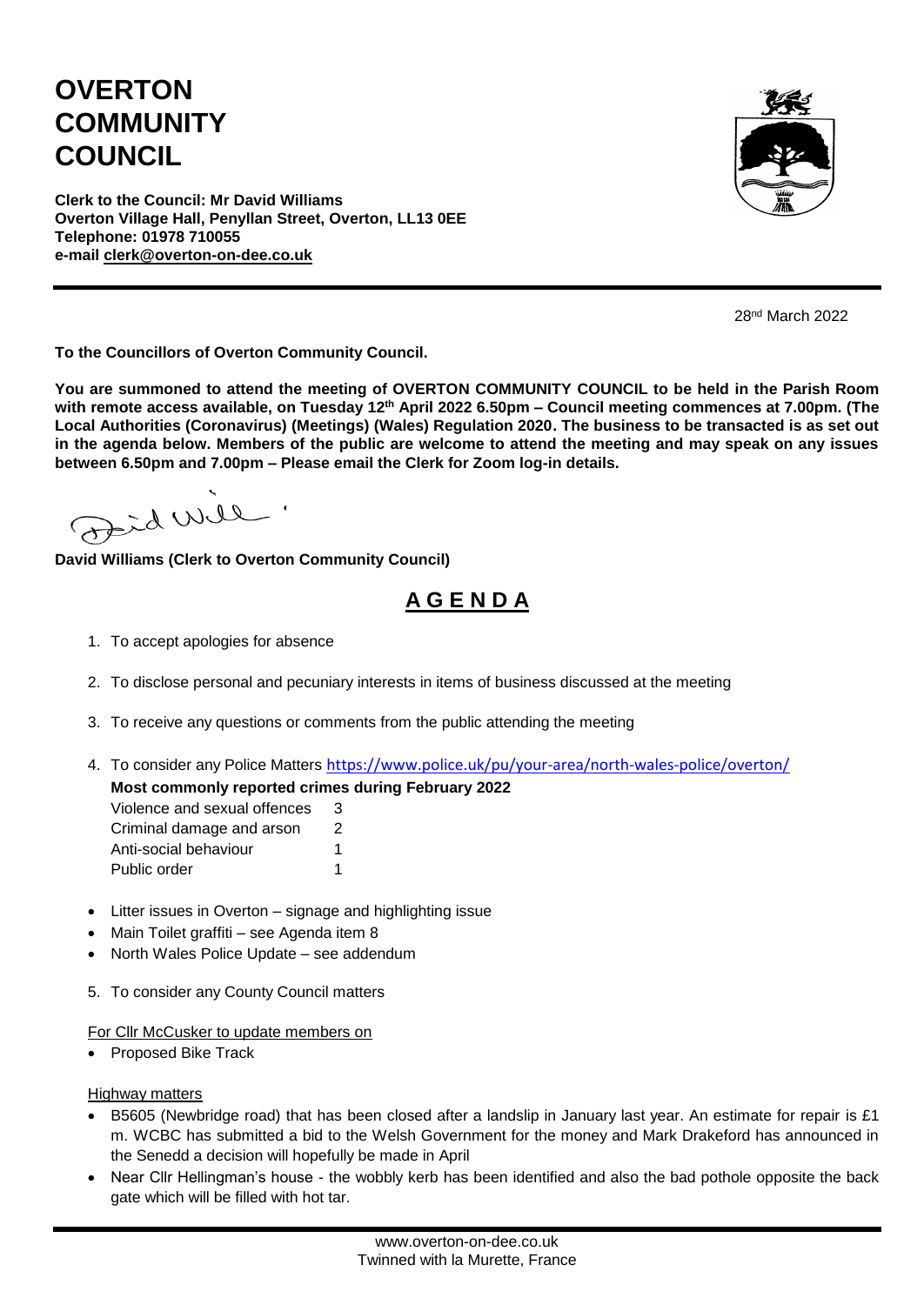- The junction of School Lane and Old School Mews is in a terrible condition and will be repaired at the same time.
- Parking near garages in St. Mary's Avenue see addendum
- 6. To agree and sign minutes of the previous full council meeting 08<sup>th</sup> March 2022
- 7. To agree and sign minutes of previous Committee meetings Planning Committee - Tuesday 5<sup>th</sup> April
- 8. To note actions arising from the minutes of previous meeting

## **For information only**

- Litter data app and latest from Overton Collectors meeting TBA
- Mega Electrical will seal cable entry portal in main car park toilets. Rotten wood in roof panelling not too much a concern.
- Gents Cubicle we have a graffiti cleaning kit, Clerk cleaned off 90% of writing.
- SLCC Clwyd Branch minutes December 2021 External Audit 2020-2021, only one Community Council in Clwyd has had the return. Not much information is available and there may be a 12-month delay.
- The new EV charger is now operational. Guidance can be found on the charger or at <https://www.geniepoint.co.uk/>
- Local Resolution Protocol and Complaints Procedure has been reviewed and adopted
- 9. To receive feedback from Cllrs re: consultations and meetings attended since the last council meeting See addendum

10.To receive reports / issues from

- a) Finance
- Community Agents Funding Clerk requested latest reports from Southern Consortia plus expenses payments will not be funded in the same way in 2022-2023 (details still being considered)
- b) Pavement maintenance ongoing
- c) Cemetery
- Broken post repair to be completed in June (Eastwick are very busy)
- Spoil heaps in Cemetery clerk to follow up
- Headstone Check and reported issue letter to funeral director TBC, check scheduled soon
- d) Playingfields
- New swings and bouldering (climbing) wall Clerk to arrange site visit with Aceplay Ltd -£175 discount on new playground equipment
- Car Park toilet door has been difficult to lock shut with key at night now fixed
- e) Trim trail sales agreement has been signed by Chair
- f) Main Toilets issues
- Nothing to report
- g) Overton Oracle monthly report
- h) Training for Councillors see addendum (agenda item 9).
- i) Community Agents costs see addendum
- j) Village Forum group see addendum
- k) Litter issues see addendum
- l) Report on Parish Rooms internet Clerk looking into BT contract to serve Village Hall and OCC
- m) Queens Platinum Jubilee (QPJ) Cllr Copeman to update
- Further meeting planned  $7<sup>th</sup>$  April 2022 in Overton club.
- 11.To receive any correspondence See addendum
- 12.To consider any Highway matters